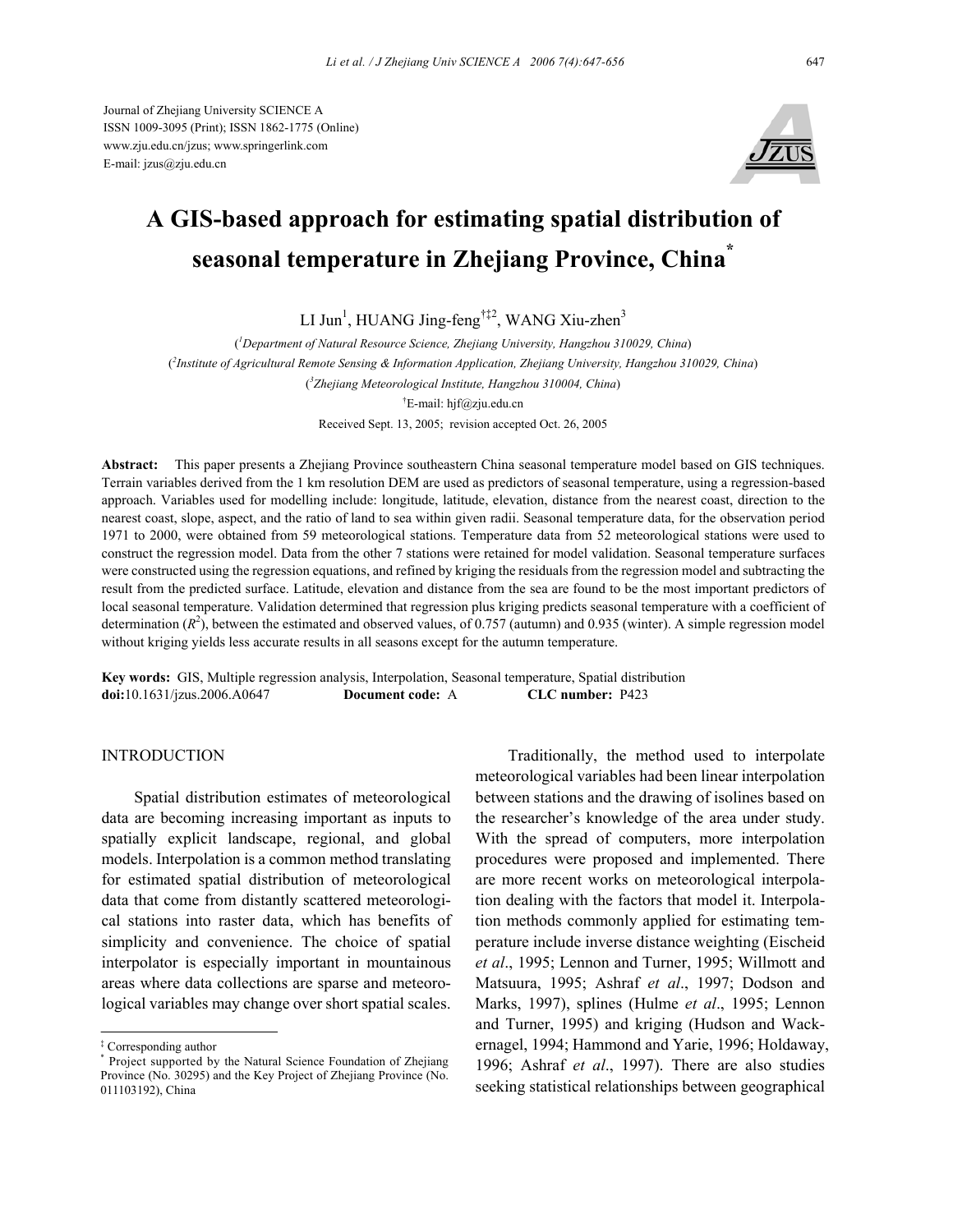variables and temperature variables (Benzi *et al*., 1997; Chessa and Delitala, 1997; Hargy, 1997; Vogt *et al*., 1997). These studies commonly use variables such as elevation, latitude and longitude as predictors of temperature variables. GIS is an effective tool for data integration and spatial analysis (Rhind, 1991) and has been used to model temperature (Lennon and Turner, 1995; Goodale *et al*., 1998; Kurzman and Kadmon, 1999; Ninyerola *et al*., 2000; Agnew and Palutikof, 2000).

This study aims to develop an objective mapping and interpolation method that takes into account geographical variables, and uses GIS techniques to obtain final maps of seasonal temperature over a relatively large area.

The current work uses an empirical and statistical procedure to estimate the spatial distribution of seasonal temperature in Zhejiang Province (southeastern China). This procedure is empirical because it uses data obtained from meteorological stations for building and validating the model, and is also statistical because it is based on a multiple regression modelling followed by kriging of residuals. In regression modelling, as dependent variables, we used seasonal temperature, whereas as independent variables, we used altitude, latitude, longitude, distance to sea, slope, aspect, etc. The variation of temperature with terrain variables is the premise underlying the model formulation.

# STUDY AREA AND DATA

#### **Study area**

Zhejiang Province (118º00′~123º00′ E and 27º00′~31º30′ N) locates south of the Yangtze River delta in southeastern China, where 71.6% of the land is mountain, 22.0% plain and 6.4% water (Fig.1). The topography is very complicated and variable, including mountains, hills and plains. The province covers an area of 101800  $\text{km}^2$  and has a population of approximately 45 million. According to the landform structure and ecological environment as well as the characteristics of crop regional distribution, six regions with their own agricultural landform types have been recognized: plain region in northern Zhejiang, mountain and hill region in northwest Zhejiang, hill and basin region in east Zhejiang, hill and basin area

in middle Zhejiang, mountain region in south Zhejiang, and island hill and coastal plain region in southeast Zhejiang. Zhejiang Province located in southeastern China belongs to the middle and north subtropical meteorological zone (Zhejiang Statistics Bureau, 1998).



**Fig.1 Zhejiang Province and its neighbors in eastern China**

### **Data acquisition and preprocessing**

Monthly mean air temperature data were obtained from 59 meteorological stations of the Zhejiang Meteorological Bureau. Because the World Meteorological Organization (WMO) gives 30 years as the optimal length for a series, station data were averaged over the period 1971 to 2000. Only sites with records spanning at least 25 years were retained, except for sites above 200 m for which all records were used. All sites above 200 m have at least 22 years records. Seasonal temperature data from 52 meteorological stations were used to construct the regression model. The data from the other 7 stations were retained for model validation. A point coverage of the meteorological stations used for parameterizing the model was created in Arc/Info (Fig.2). Standard seasons were used: December, January, and February for winter, March, April, and May for spring, June, July, and August for summer, September, October, and November for autumn.

The digital elevation model (DEM) was derived from 1:250000-scale topographic maps at a resolution of 100 m. The DEM was re-sampled to a resolution of 1 km by taking the mean value of the 100 original elevation pixels for each new grid cell (Fig.2). A 1:250000-scale vector coastline of the study area and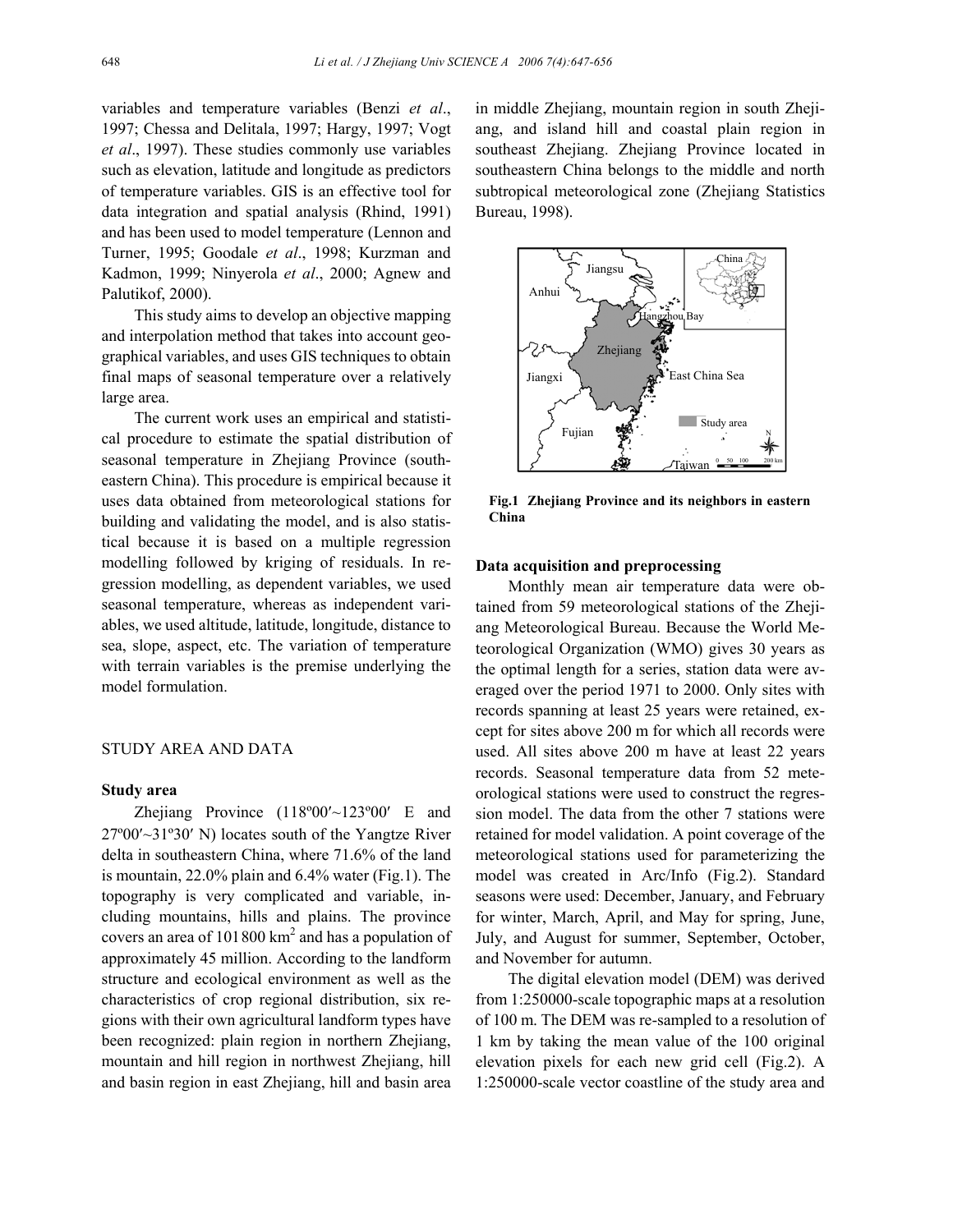political boundaries were obtained from National Geomatics Center of China (NGCC). The vector coastline was then converted to raster data at the same resolution as the elevation data, 1 km. Land cells were assigned a value of 1, and sea cells a value of 0.



**Fig.2 Geographical location of meteorological stations and DEM used in the study**

# METHOD DESCRIPTION

The method was used to map seasonal temperature, based on regression modelling of the seasonal temperature, which was normalized first with geographic factors as the independent variables, followed by interpolation of the model residuals. This method involves both deterministic and stochastic components. The terrain variables are used to parameterize the regression model and represent the deterministic component of the model. The residuals from the regression model, treated as random spatial variables, represent the stochastic components and are interpolated using kriging method. The regression surface and the interpolated residual surface are added together to get the final grided datasets. The Arc/Info GIS is applied to 4 maps of the seasonal temperature.

#### **Multiple linear regression model**

Stepwise multiple linear regression was performed with seasonal temperature as the dependent variable and terrain variables as the predictors. Each variable was tested for normality before building the regression models.

The terrain variables were converted to raster format in Arc/Info. The terrain variables listed in Table 1 served as candidate variables in the regression models and were derived from the 1 km resolution DEM.

Elevation (ELEV) is included because it is known to be a strong determinant of temperature. On a global average, vertical lapse rates average 6.5 °C per 1000 m in the free troposphere, although there are seasonal and geographical variations (Lutgens and Tarbuck, 1995). The mean elevation within chosen radii (1, 3, 5, and 10 km) was derived using the FOCALMEAN function in Arc/Info to measure the wider influence of elevation at any one location. The

**Table 1 Terrain variables derived from the 1 km resolution DEM and used in the regression models**

| Terrain variables | Description                                                                                                                                                                                                                                          |  |  |  |
|-------------------|------------------------------------------------------------------------------------------------------------------------------------------------------------------------------------------------------------------------------------------------------|--|--|--|
| LAT               | Latitude                                                                                                                                                                                                                                             |  |  |  |
| LON               | Longitude                                                                                                                                                                                                                                            |  |  |  |
| <b>ELEV</b>       | Elevation in meters                                                                                                                                                                                                                                  |  |  |  |
| ELEVx             | Mean elevation within x, where x is a radius of 1, 3, 5 and 10 km                                                                                                                                                                                    |  |  |  |
| ZXx               | Max elevation within x, where x is a wedge with a radius of 1, 3, 5, 10, 20 and 50 km, with<br>direction N, NE, E, SE, S, SW, W, and NW. For example, ZX10SE is the maximum elevation in<br>a SE direction within a 45° wedge with a radius of 10 km |  |  |  |
| <b>SLOPE</b>      | Slope in degrees                                                                                                                                                                                                                                     |  |  |  |
| $ASP \ x$         | Aspect in degrees, where x is N, NE, E, SE, S, SW, W, and NW. For example, ASP N is given a<br>value of 1 if the cell slopes to the north, and 0 if the slope of the cell is in any other direction                                                  |  |  |  |
| <b>DISTANCE</b>   | Distance to the nearest coast                                                                                                                                                                                                                        |  |  |  |
| DIR x             | Direction of the nearest coast in 8 compass points, where x is N, NE, E, SE, S, SW, W, NW. For<br>example, DIR N is given a value of 1 if the direction of the nearest coast is to the N, and 0 if the<br>nearest coast is in any other direction    |  |  |  |
| LANx              | A land-to-sea ratio within a radius x, where x is 5, 10, 20, 50, and 100 km                                                                                                                                                                          |  |  |  |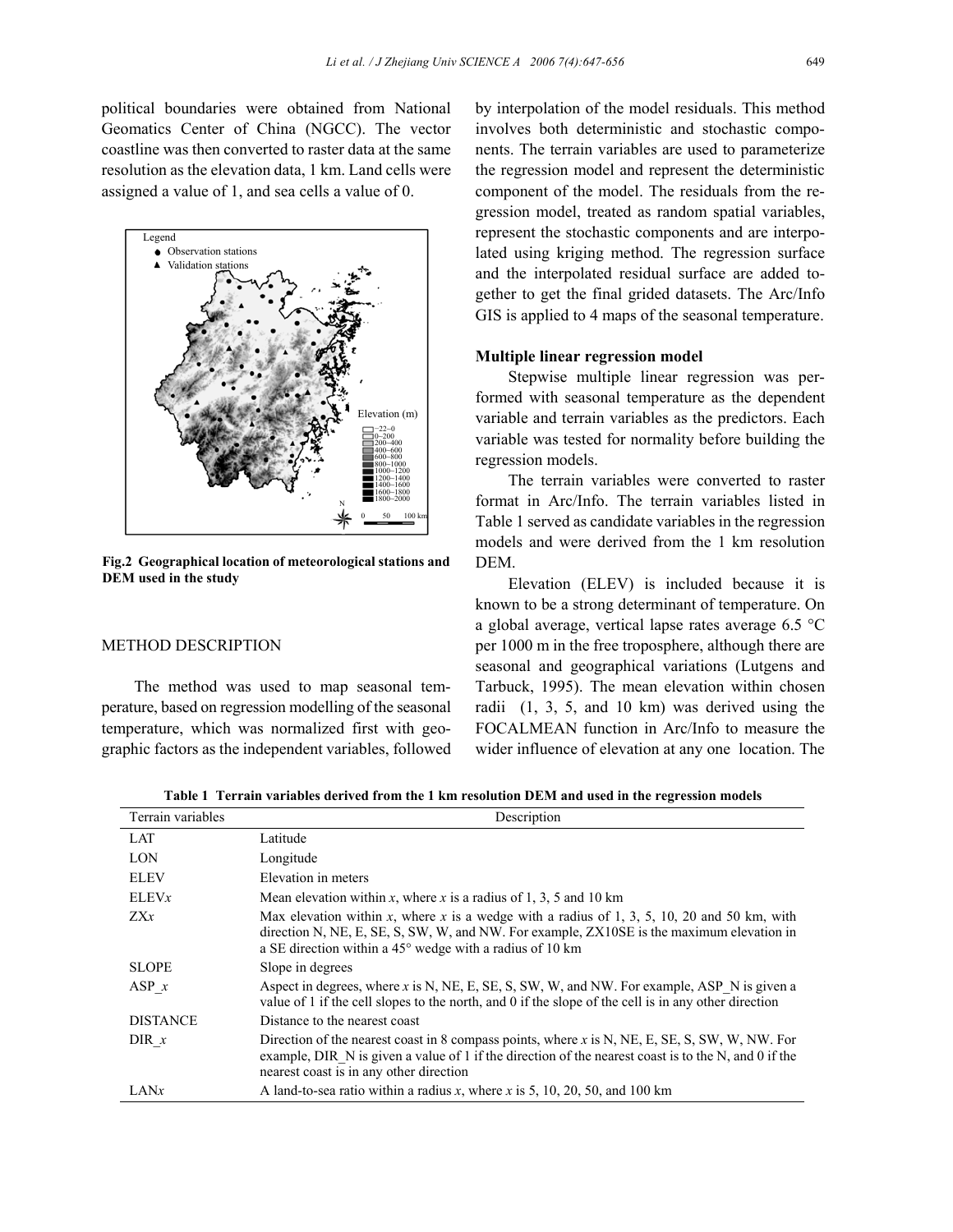maximum elevation within a wedge of given orientation and radius (ZX*x*) was included to determine the influence of orographic forcing on temperature. This variable was derived using the FOCALMAX function in Arc/Info.

Longitude and latitude variables (LON and LAT) are included to parameterize large-scale gradients of temperature in Zhejiang Province. The direction in which each cell is facing (aspect, ASP\_*x*) is important because of the effect on the microclimatology of the wind, and its SLOPE will determine the amount of solar radiation received and hence affect temperature. Slope and aspect were derived using functions of the same name in Arc/Info.

Distance to the nearest coastline is included to account for maritime influences and is generated using the NEAR function in Arc/Info. Further measurements of coastality, i.e. the mean number of land cells (LAN*x*) within chosen radii (*x*=5, 10, 20, 50 and 100 km), were computed using FOCALMEAN function in Arc/Info. When wind is from a clearly defined prevailing direction, only windward coasts should be affected by the maritime influence. To incorporate this effect, the direction of the nearest coast was computed for 8 compass points.

# **Interpolation of seasonal temperature residuals from regression model**

Seasonal temperature was estimated using the multiple linear regression models. The residuals from these regression models were rasterised and subsequently analyzed for spatial autocorrelation using a variogram. The residuals, treated as spatially dependent variables, can be used in a geostatistical sense to partially account for any spatial correlation in the residual temperature field. In fact, the choice of interpolation is considered to be less important when a full set of terrain data is available. The residuals were interpolated using local ordinary kriging and subtracted from the predicted surfaces. Kriging was performed on the data using several different methods (spherical, circular, exponential, Gaussian, and linear) in Arc/Info. The sample variogram was used to select the best variogram model. Where the choice of method was not immediately apparent, the residuals were kriged using several apparently reasonable kriging models, and the most appropriate method was then selected on the basis of the RMSE. The variograms computed from the regression model residuals, revealed smaller values of semi-variance for shorter distances between pairs of sample input points (the lags). This suggests that the temperature residuals are more similar for stations located closer together than for those stations farther apart.

## RESULTS AND DISCUSSION

## **Results of multiple linear regression model**

The relationships between the seasonal temperature data and terrain variables have been identified on a seasonal basis and are summarized in Table 2. The correlation with latitude (LAT) and ZX1S are higher. With higher latitudes, temperature decreases, although the strength of the relationship varies from season to season. The relationship is strongest in winter (*r*=−0.664) and weakest in summer (close to zero).

Elevation is also a strong determinant of temperature. Correlations between seasonal temperature and elevation are negative as expected (*r*=−0.580 to −0.888), assuming a typical temperature lapse rate (Table 2). The relationship is stronger in summer (*r*= −0.888) and autumn (*r*=−0.806) than in winter (*r*= −0.580) and spring (*r*=−0.633). The maximum elevation within a wider radius (generally radius of 20 km, ZX20*x*) has the same influence as site elevation (ELEV). It can also be seen that the correlation with the maximum elevation within a radius of 1 km with direction S (ZX1S) is stronger than the correlation with site elevation (ELEV). In spring, for example, the correlation coefficient is 0.635 with ZX1S and 0.633 with ELEV. Generally there is positive correlation between temperature and the maximum elevation in a wedge of given radius and direction. However, if the radius of the wedge is wider than 20 km, the relationship is negative in spring. The selected direction of maximum elevation, and the sign of the association, should be related to the direction of the prevailing winds.

Distance from the sea and the land/sea ratio are negatively associated with temperature in winter and autumn, but the relationship is positive in spring and summer (Table 2). In winter and autumn this may be attributed to the warming influence of the sea. In fact, the correlations are lowest in summer. It is possible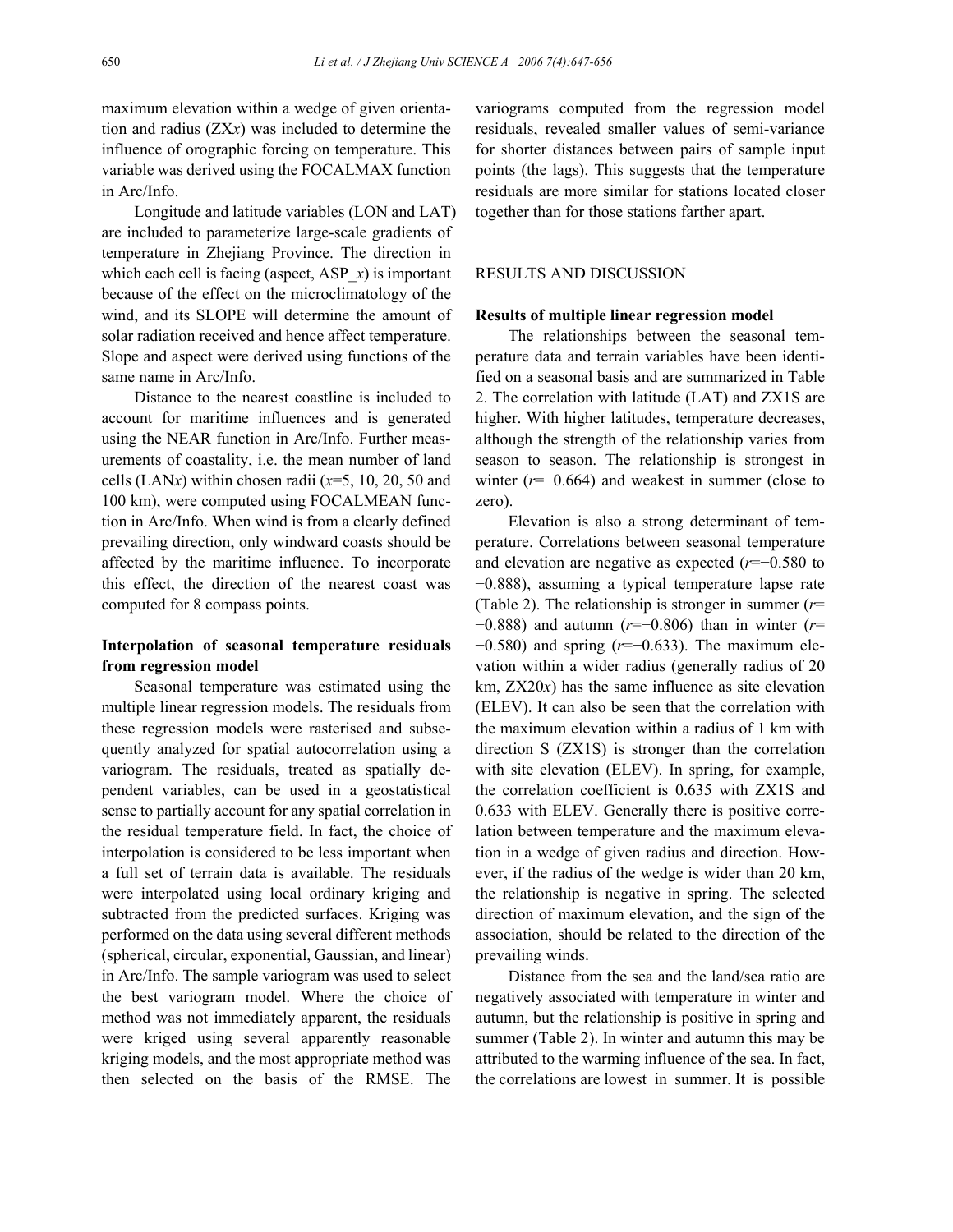| Terrain variables | Winter                | Spring                | Summer                 | Autumn                |
|-------------------|-----------------------|-----------------------|------------------------|-----------------------|
| <b>LAT</b>        | $-0.664**$            | $-0.416^{**}$         | $-0.034$               | $-0.386^{**}$         |
| LON               | 0.124                 | $-0.302$ <sup>*</sup> | $-0.064$               | 0.229                 |
| <b>ELEV</b>       | $-0.580$ **           | $-0.633***$           | $-0.888$ **            | $-0.806$ **           |
| ELEV3             | $-0.425$ **           | $-0.473**$            | $-0.801$ **            | $-0.689**$            |
| ELEV10            | $-0.036$              | 0.002                 | $-0.429$ **            | $-0.329$ <sup>*</sup> |
| <b>SLOPE</b>      | $-0.423$ **           | $-0.548$ **           | $-0.775***$            | $-0.633***$           |
| <b>DISTANCE</b>   | $-0.164$              | 0.260                 | 0.056                  | $-0.228$              |
| LAN5              | $-0.187$              | 0.238                 | 0.130                  | $-0.242$              |
| LAN50             | $-0.305$ *            | 0.245                 | 0.086                  | $-0.367**$            |
| <b>LAN100</b>     | $-0.329$ <sup>*</sup> | 0.252                 | 0.106                  | $-0.365***$           |
| ZX1S              | $-0.583$ **           | $-0.635***$           | $-0.890**$             | $-0.809**$            |
| ZX1SE             | $-0.580$ **           | $-0.633***$           | $-0.888$ <sup>**</sup> | $-0.806$ **           |
| ZX1W              | $-0.538$ **           | $-0.602$ **           | $-0.874***$            | $-0.774$ **           |
| ZX3S              | $-0.477$ **           | $-0.533**$            | $-0.819***$            | $-0.725***$           |
| ZX3SE             | $-0.483***$           | $-0.545***$           | $-0.835***$            | $-0.731$ **           |
| ZX3SW             | $-0.470$ **           | $-0.511$ **           | $-0.807**$             | $-0.719**$            |
| ZX5S              | $-0.364$ **           | $-0.402$ **           | $-0.727**$             | $-0.626$ **           |
| ZX5SE             | $-0.260$              | $-0.258$              | $-0.633**$             | $-0.536$ **           |
| ZX5E              | $-0.412$ **           | $-0.463$ **           | $-0.785***$            | $-0.677***$           |
| ZX10W             | $-0.080$              | $-0.076$              | $-0.474$ **            | $-0.363**$            |
| ZX10E             | $-0.241$              | $-0.203$              | $-0.570**$             | $-0.510**$            |
| <b>ZX10S</b>      | $-0.206$              | $-0.118$              | $-0.492$ **            | $-0.463$ **           |
| ZX20NW            | $-0.007$              | 0.099                 | $-0.291$ <sup>*</sup>  | $-0.270$              |
| <b>ZX20S</b>      | $-0.115$              | 0.067                 | $-0.288$ <sup>*</sup>  | $-0.340*$             |
| ZX50E             | $-0.079$              | 0.186                 | $-0.182$               | $-0.289$ <sup>*</sup> |
| <b>ZX50S</b>      | $-0.053$              | 0.246                 | $-0.050$               | $-0.217$              |
| DIR W             | 0.119                 | $-0.132$              | $-0.130$               | 0.120                 |
| DIR NW            | $-0.029$              | $-0.016$              | 0.036                  | 0.007                 |
| ASP SE            | 0.039                 | 0.101                 | 0.024                  | $-0.008$              |
| ASP S             | $-0.049$              | $-0.303*$             | $-0.353$ <sup>*</sup>  | $-0.114$              |
| ASP SW            | 0.245                 | 0.074                 | 0.094                  | 0.242                 |

**Table 2 Temperature correlations with some important terrain variables** 

Correlation significance: \* 0.05 level (2-tailed); \*\* 0.01 level (2-tailed)

that the relationship between latitude and distance to the sea has some influence in this case. Temperature decreases with distance inland in winter and autumn, but increases in summer when convective forcing has a greater role (Table 2). The correlation coefficients are generally small, the largest being the spring value of 0.260. Longitude is not a significant predictor of seasonal temperature on a local scale.

For the regression models (Table 3), outliers with strong influence were removed and the models refined. The amount of variance accounted for by the terrain variables is high for temperature, ranging from 97.0% in winter to 98.2% in summer.

Latitude (LAT) occurs consistently in the regre-

ssion models, and is the most important predictor of seasonal temperature. Elevation is found to be the second (first in the case of summer temperature) most important predictor variable in 3 of the 4 seasonal temperature models, either the elevation of the grid cell (ELEV) or the maximum elevation within a wedge of some radius and direction (ZX*x*). The most useful radius appears to be 1 km in a southerly direction (ZX1S).

A measure of maritime influence greatly improves the fit of the models, and illustrates the considerable influence of the sea on the Zhejiang temperature. Though distance from the sea (DISTANCE) does not appear in the regression equations for sea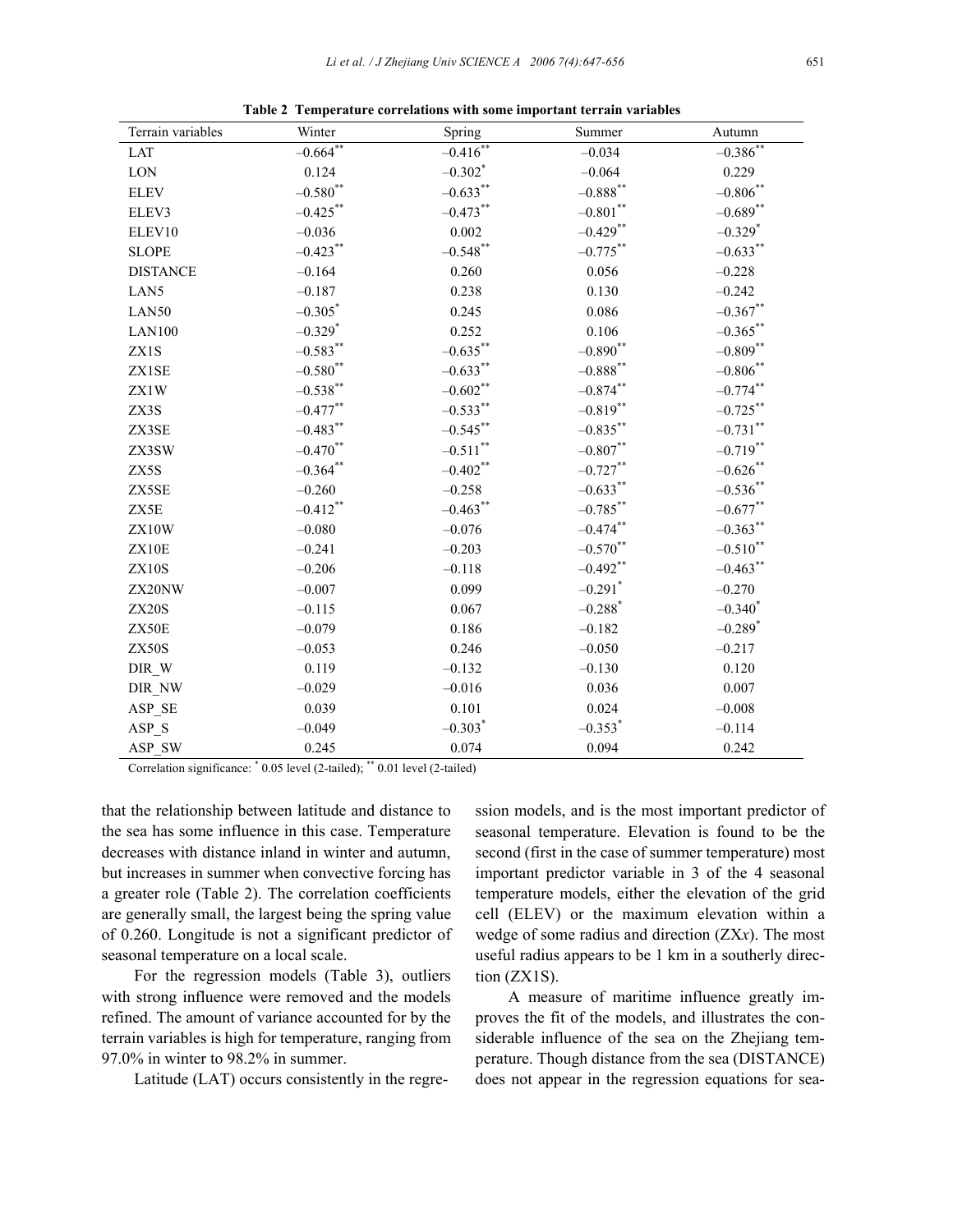sonal temperature, the land/sea ratio is associated with temperature in all seasons except autumn. A land/sea ratio within a wider area (generally radius of 100 km, LAN100) is included in all seasonal temperature models except autumn, but is a more powerful indicator of summer, spring and winter temperature (respectively the second, third and third variable entered).

Aspect and direction to the nearest coast are secondary predictors of temperature, but can be important in particular seasons. Aspect is included as a predictor of temperature for every season. Aspect is a more significant predictor in the winter and autumn temperature models than in the spring and summer temperature models. The direction to the nearest coast also has significance in the temperature models, and moreover, the correlations are more significant in summer and autumn, if the direction of the nearest coast is E.

# **Results of interpolation residuals from regression model**

The sample variograms were generated for seasonal temperature in Fig.3. There is positive correlation between semi-variance and separating distances up to a range. The range defines the limit of spatial dependence, and is indicated by the point at which the variogram rises linearly to its upper boundary (sill).

|  | Table 3 Summary multiple linear regression results for temperature |  |  |
|--|--------------------------------------------------------------------|--|--|
|  |                                                                    |  |  |

| Season | Adjusted $R^2$ | Terrain variables                                                        |
|--------|----------------|--------------------------------------------------------------------------|
| Winter | 0.970          | -LAT/-ZX1S/-LAN100/+ELEV5/-ASP SE/-ASP W/+ZX3N                           |
| Spring | 0.977          | -LAT/-ZX1S/+LAN100/+ELEV5/+LAN5/+ZX3E/+ZX50SE/-ZX5N/-ZX20W/-DIR E/-ASP W |
| Summer | 0.982          | $-ZX1S/+LAN100/-LAT/–DIR W/-ZX5NW/+ELEV3/-DIR E/-DIR SW/+ASP NE/+ZX50SE$ |
| Autumn | 0.971          | -LAT/-ZX1S/+ELEV3/-ZX50NW/-ASP SE/-DIR E/+ASP S/+ZX3NE/-ASP W            |



**Fig.3 Sample variogram for seasonal temperature (°C2 ). (a) Winter; (b) Spring; (c) Summer; (d) Autumn**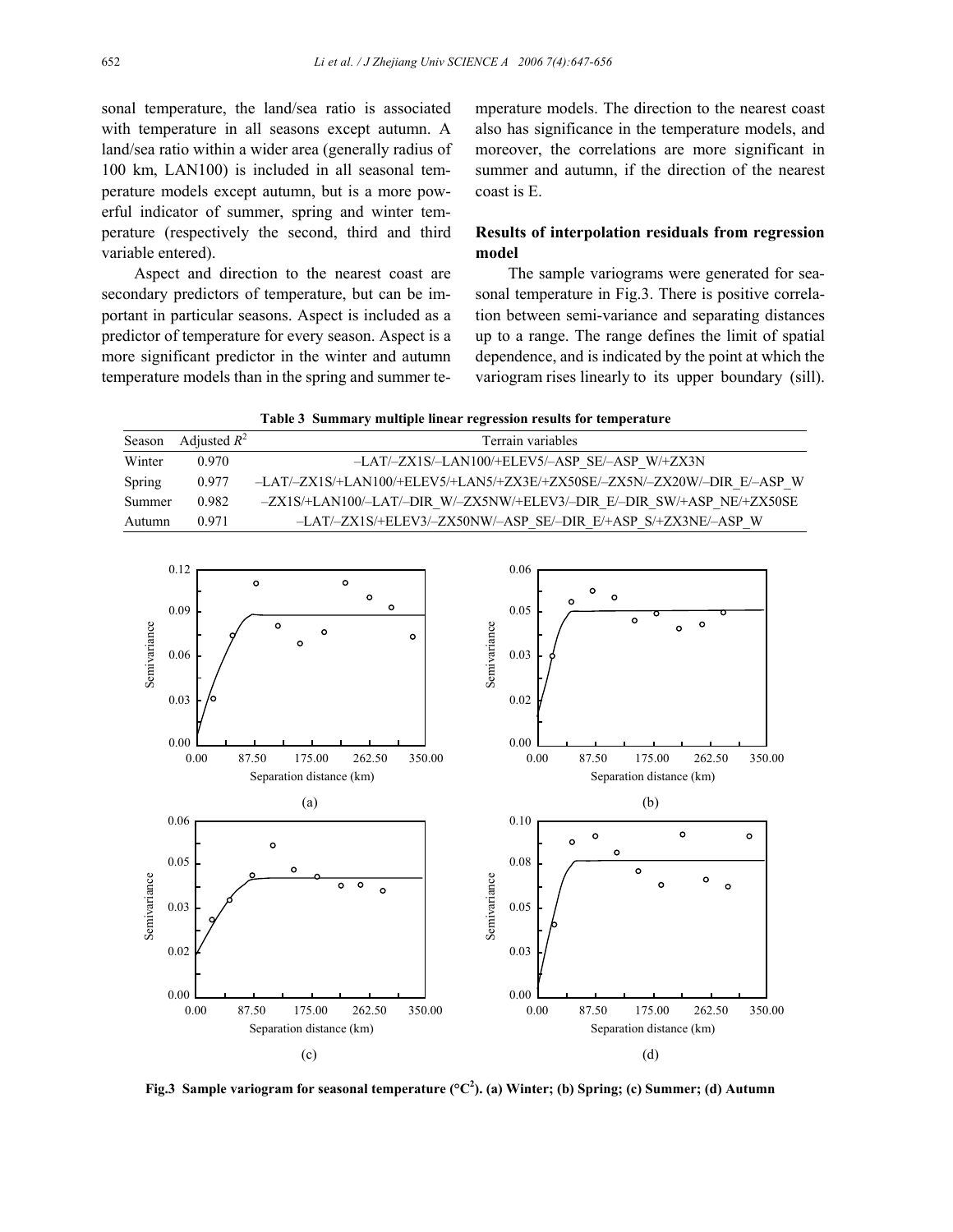At distances greater than the range there is no discernible spatial correlation in the residuals. Spherical model of estimated semi-variance provides a reasonable fit to the sample data for seasonal temperature.

The kriging variance surfaces produced can be used to assign a degree of certainty to the kriged seasonal temperature surfaces. Lower values indicate higher degree of confidence in the interpolated residual, although this also depends on the accuracy of the variogram model. Table 4 suggests that more certainty can be attached to the interpolated summer temperature surface (mean kriging variance of 0.04  $\mathrm{e}^{\circ}C^2$ ) than the autumn temperature surface (mean kriging variance of 0.06  $^{\circ}C^2$ ).

**Table 4 Descriptive statistics for the kriging variance surfaces (°C2 )**

|                    | Winter | Spring | Summer Autumn |      |
|--------------------|--------|--------|---------------|------|
| Minimum            | 0.01   | 0.02   | 0.02          | 0.01 |
| Maximum            | 0.13   | 0.07   | 0.08          | 0.11 |
| Mean               | 0.05   | 0.05   | 0.04          | 0.06 |
| Standard deviation | 0.02   | 0.01   | 0.01          | 0.02 |

The spatial distribution in the variance for seasonal temperature is shown in Fig.4. Kriging variance is higher where there are few meteorological stations, and around the edges of the domain beyond which there are no stations from which to interpolate. Kriging variance is lower where the density of meteorological stations is higher.

### **Validation of the seasonal temperature surfaces**

Seven validation stations were randomly selected to cover a wide range of Zhejiang Province (Fig.2). The observation surfaces for seasonal temperature were generated using regression alone, and regression followed by kriging of residuals. Then, the estimated values of seasonal temperature at the locations of the validation stations were extracted for comparison with observations. The two methods were compared by the root mean square error (*RMSE*) and determination coefficients  $(R^2)$  between the estimated and observed stations. The results of the validation are shown in Table 5. Kriging the residuals improves the *RMSE* and  $R^2$  in all seasons except autumn. As for



**Fig.4 Sample variogram for seasonal temperature (°C2 ). (a) Winter; (b) Spring; (c) Summer; (d) Autumn**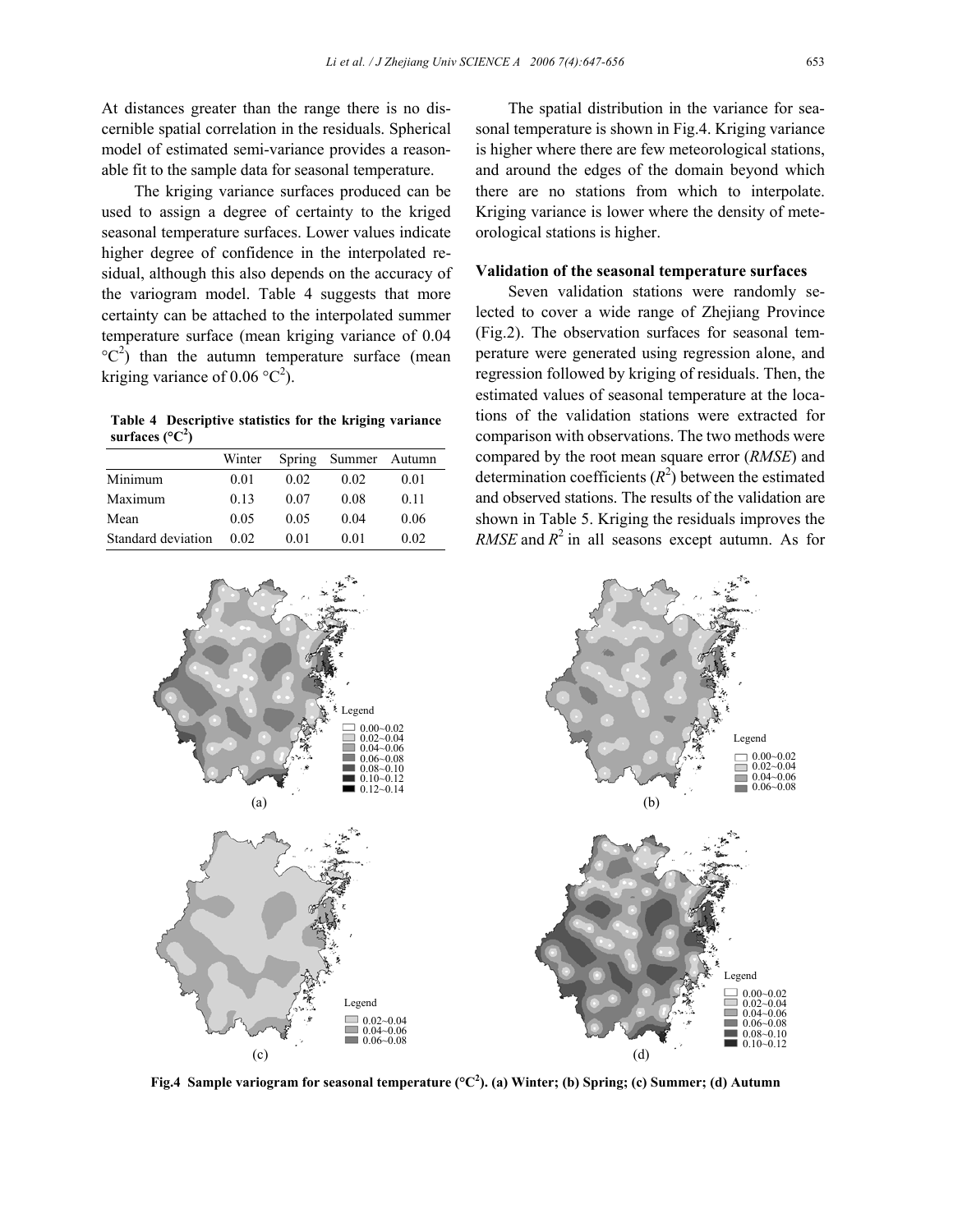*RMSE*, the improvement varies from a decrease of 0.03 in winter to a decrease of 0.06 in spring and summer. As measured by  $R^2$ , the improvement varies from an increase of 0.02 in winter to an increase of 0.23 in summer.

Estimated values (as estimated by Method 2) were plotted against observed values for validation sample. The figures for all seasons are shown in Fig.5. The sample points cluster more closely along the dia-

**Table 5 Validation of the observed temperature values for the validation sample**

| Season | Method 1:<br>regression |       | Method 2:<br>regression+kriging |       |
|--------|-------------------------|-------|---------------------------------|-------|
|        | $RMSE$ (°C)             | $R^2$ | $RMSE$ (°C)                     | $R^2$ |
| Winter | 0.43                    | 0.914 | 0.40                            | 0.935 |
| Spring | 0.52                    | 0.689 | 0.46                            | 0.766 |
| Summer | 0.28                    | 0.524 | 0.22                            | 0.762 |
| Autumn | 0.57                    | 0.777 | 0.59                            | 0.757 |

gonal for winter temperature than for other season temperature.

# **Map generation of seasonal temperature surfaces**

To assess the model behavior, maps were generated for seasonal temperature. Fig.6 shows the temperature surfaces for each season generated by the estimating the temperature for each cell using the terrain-temperature model (terrain regression followed by kriging of residuals). Mountainous areas are clearly depicted due to the strong negative relationship between elevation and temperature. The south of Zhejiang, for example, is shown to be considerably colder than the lower elevation regions.

The spatial descriptive statistics shown in Table 6 are computed for seasonal temperature surface on a cell-by-cell basis. Mean seasonal temperature ranges from 5.38  $\degree$ C in winter to 25.27  $\degree$ C in summer, with spatial variance being greatest in autumn.



**Fig.5 Scatterplots of estimated and observed values for the validation sample. (a) Winter; (b) Spring; (c) Summer; (d) Autumn**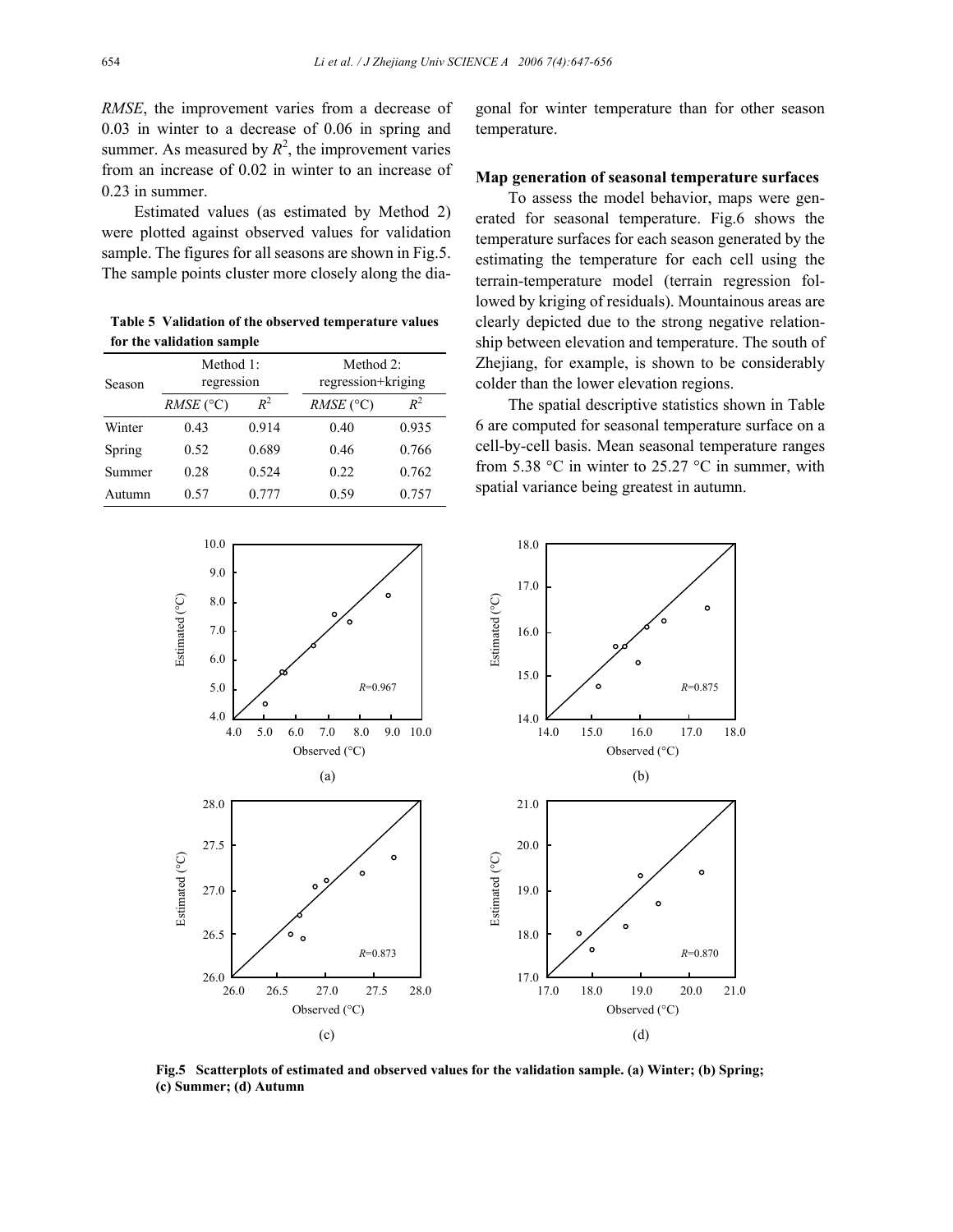

**Fig.6 Grided seasonal temperature surfaces, resolution 1 km×1 km. (a) Winter; (b) Spring; (c) Summer; (d) Autumn**

| $\frac{1}{2}$ |         |                 |       |                       |  |  |
|---------------|---------|-----------------|-------|-----------------------|--|--|
|               |         | Minimum Maximum | Mean  | Standard<br>deviation |  |  |
| Winter        | $-2.57$ | 10.39           | 5.38  | 1.50                  |  |  |
| Spring        | 6.82    | 21.46           | 14.78 | 1.59                  |  |  |
| Summer        | 16.80   | 29.28           | 25.27 | 1.72                  |  |  |
| Autumn        | 791     | 22.42           | 17.08 | 1.81                  |  |  |

**Table 6 Descriptive statistics for seasonal temperature surfaces (°C)** 

## SUMMARY AND CONCLUSION

This work investigates the application of a GIS to construct DEM-derived terrain variables that are used to interpolate seasonal temperature data for every 1 km×1 km grid cell in Zhejiang Province in southeastern China. The validation results suggest that terrain-temperature model building using terrain variables, followed by kriging of the regression residuals, is useful for interpolating seasonal temperature data. Interpolation results can be transferred to any grid point in the domain for which the characteristics of the terrain variables are known. Latitude, the maximum elevation within a radius of 1 km in a southerly direction (ZX1S), and the land-to-sea ratio within a radius of 100 km (LAN100) are found to be the most powerful predictors of local seasonal temperature. Aspect and maritime influence also improves the model fit, a reflection of the importance of oceanic effects in Zhejiang Province. Validation demonstrates that kriging the residuals improves the *RMSE* for 3 out of the 4 models developed.

### **References**

- Agnew, M.D., Palutikof, J.P., 2000. GIS-based construction of baseline climatologies for the Mediterranean using terrain variables. *Clim. Res.*, **14**:115-127.
- Ashraf, M., Loftis, J.C., Hubbard, K.G., 1997. Application of geostatistics to evaluate partial weather station networks. *Agric. For. Meteorol.*, **84**(3-4):255-271. [doi:10.1016/ S0168-1923(96)02358-1]
- Benzi, R., Deidda, R., Marrocu, M., 1997. Characterization of temperature and precipitation fields over Sardinia with principal component analysis and singular spectrum